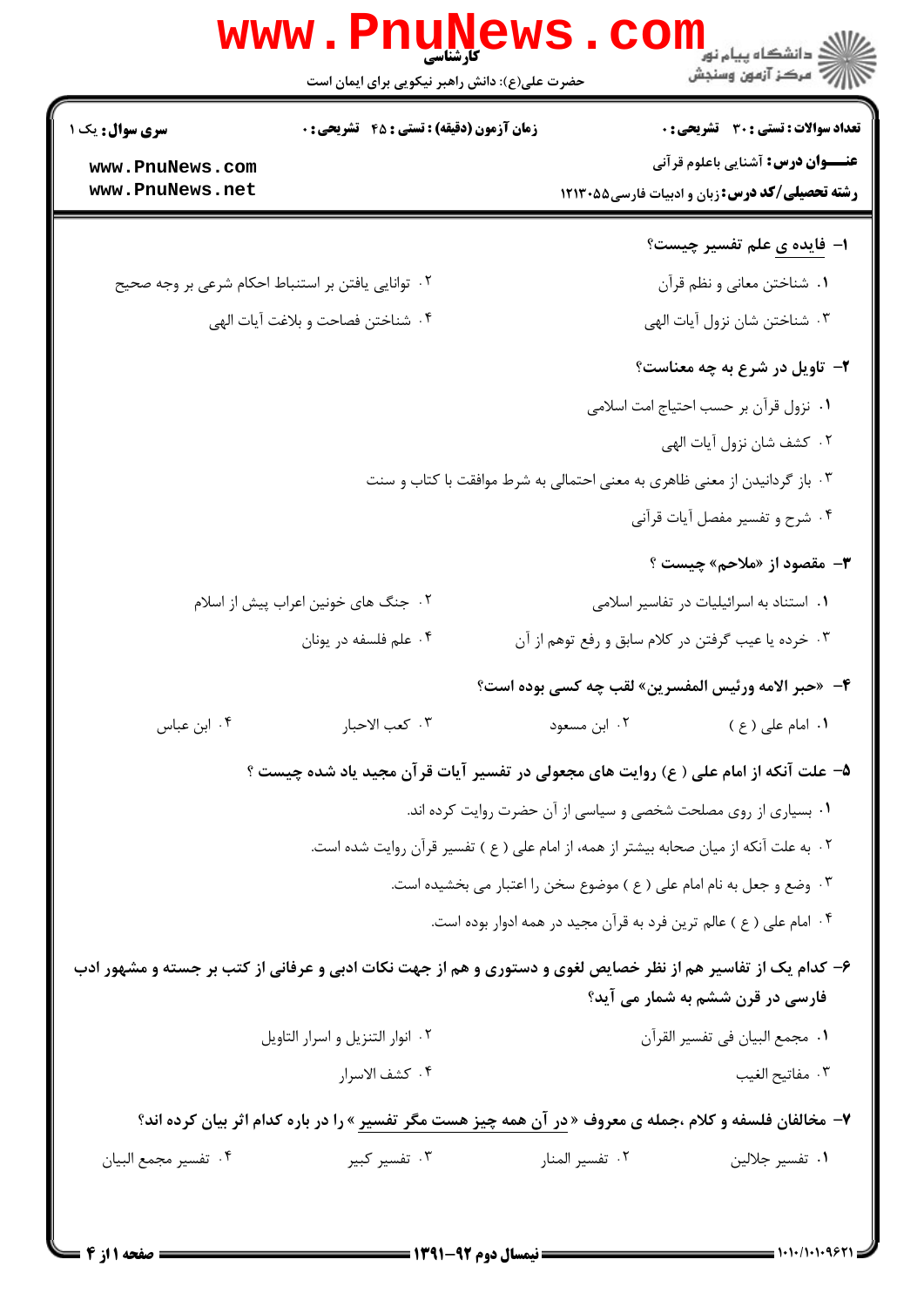|                                                                      | <b>www.Pnune</b><br>حضرت علی(ع): دانش راهبر نیکویی برای ایمان است |                                                                                                                  | ر دانشڪاه پيام نور <mark>−</mark><br>ا∛ مرکز آزمون وسنجش                                          |
|----------------------------------------------------------------------|-------------------------------------------------------------------|------------------------------------------------------------------------------------------------------------------|---------------------------------------------------------------------------------------------------|
| <b>سری سوال : ۱ یک</b><br>زمان آزمون (دقیقه) : تستی : 45 آتشریحی : 0 |                                                                   | تعداد سوالات : تستي : 30 - تشريحي : 0                                                                            |                                                                                                   |
| www.PnuNews.com<br>www.PnuNews.net                                   |                                                                   |                                                                                                                  | <b>عنـــوان درس:</b> آشنایی باعلوم قرآنی<br><b>رشته تحصیلی/کد درس:</b> زبان و ادبیات فارسی۵۵-۱۲۱۳ |
|                                                                      |                                                                   |                                                                                                                  | ٨– «امام المشككين» لقب كيست ؟                                                                     |
| ۰۴ فخر رازی                                                          | ۰۳ ابو حامد غزالی                                                 | ۰۲ امام محمد غزالی                                                                                               | ٠١. ابوالفتوح رازي                                                                                |
|                                                                      |                                                                   | ۹- امام فخر رازی در تفسیر کبیر درکدام یک ازموارد زیر هنر خود را به حد اعجاز رسانده است؟                          |                                                                                                   |
|                                                                      | ۰۲ درج دانش های دینی و فلسفی در تفسیرخویش                         | ٠١. بيان مطالب ديني و تلفيق آن ها با احاديث نبوي                                                                 |                                                                                                   |
|                                                                      | ۰۴ استفاده ازآرایه های ادبی و جملات سره ی فارسی                   |                                                                                                                  | ٠٣ با استنباط علوم جديد از آيات قرآنى                                                             |
|                                                                      |                                                                   | ∙ا- اهمیت دوکتاب تفسیر« الصافی » و « الاصفی » از فیض کاشانی در چیست ؟                                            |                                                                                                   |
|                                                                      | ۰۲ اتکاء به روایات اهل بیت                                        |                                                                                                                  | ۰۱ استفاده از نکات ادبی و عرفانی                                                                  |
|                                                                      | ۰۴ استفاده از فلسفه و کلام اسلامی                                 |                                                                                                                  | ۰۳ اتکاء به تفاسیر اهل سنت                                                                        |
|                                                                      |                                                                   | 11- علت شهرت و اهمیت تفسیر المیزان علامه طباطبایی چیست ؟                                                         |                                                                                                   |
|                                                                      | ۰۲ استنباط علوم جدید از قرآن مجید                                 | ۰۱ تفسیر او نه یکسره به منقول است و نه به معقول                                                                  |                                                                                                   |
|                                                                      | ۰۴ بلاغت و شیوایی بیان تفسیر                                      |                                                                                                                  | ۰۳ تفسیر موضوعی آیات قرآنی                                                                        |
|                                                                      |                                                                   | ۱۲– از نظر علامه طباطبایی دین و فلسفه الهی چه ارتباطی با یکدیگر دارند؟                                           |                                                                                                   |
|                                                                      | ۰۲ مکمل یکدیگرند.                                                 |                                                                                                                  | ۰۱ جدا از هم هستند.                                                                               |
|                                                                      | ۰۴ اهمیت دین از فلسفه الهی بیشتر است.                             |                                                                                                                  | ۰۳ متناقض هم هستند.                                                                               |
|                                                                      |                                                                   | ۱۳- در زبان فارسی به ویژه در متون عرفانی از قرآن  غلب با چه واژه ای یاد شده است؟                                 |                                                                                                   |
| ۰۴ مصحف                                                              | ۰۳ شفا                                                            | ۲. نُبی                                                                                                          | ۰۱ ذکر                                                                                            |
|                                                                      |                                                                   | ۱۴- در تفسیرقرآن کریم، چنانچه لفظی برحسب فهم عرف معنی آن به خودی خودآشکارنباشد، چه نامیده می شود؟                |                                                                                                   |
| ۰۴ متشابه                                                            | ۰۳ مفصل                                                           | ۲. محکم                                                                                                          | ۰۱ مجمل                                                                                           |
|                                                                      |                                                                   | 15- اعمال خارق عادتی را که از غیر نبی مانند اولیاء الهی سر می زند چه می نامند؟                                   |                                                                                                   |
| ۰۴ کرامت                                                             | ۰۳ شعبده                                                          | ۰۲ سحر                                                                                                           | ۱. معجزه                                                                                          |
|                                                                      |                                                                   | ۱۶– کدام یک از فرقه های کلامی اعتقاد داشتند که صفات خدا عین ذات اوست نه زاید بر ذات او به عبارت دیگر ذات خدا عین | علم او و عین اراده اوست؟                                                                          |
| ۰۴ حنابله                                                            | ۰۳ معتزله                                                         | ۰۲ قرامطه                                                                                                        | ۰۱ اشاعره                                                                                         |
|                                                                      |                                                                   |                                                                                                                  |                                                                                                   |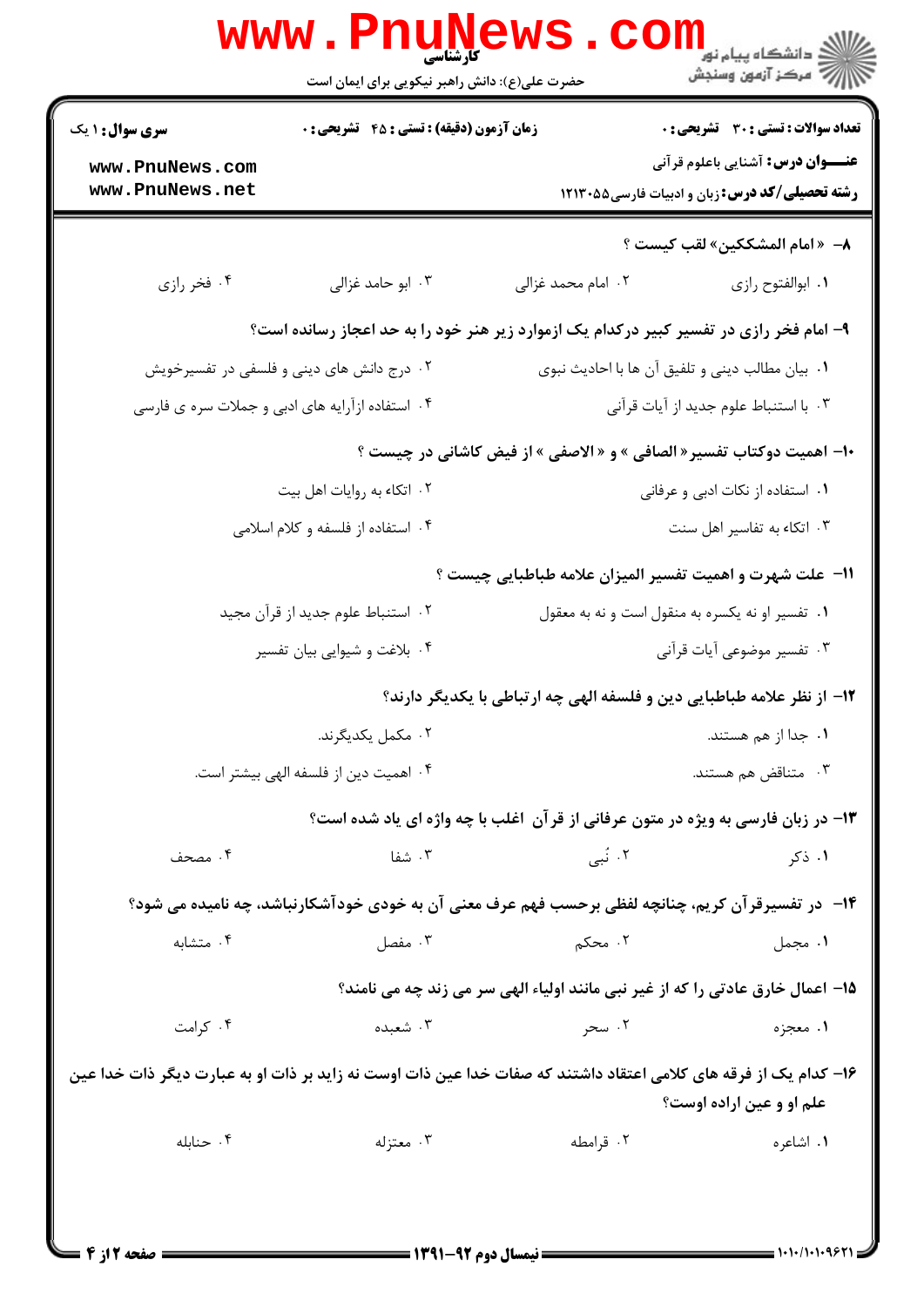|                                    | <b>www.PnuNews</b><br><b>کارشناسی</b><br>حضرت علی(ع): دانش راهبر نیکویی برای ایمان است                      |                | ر دانشڪاه پيام نور <mark>−</mark><br>ا∛ مرکز آزمون وسنڊش                                          |
|------------------------------------|-------------------------------------------------------------------------------------------------------------|----------------|---------------------------------------------------------------------------------------------------|
| <b>سری سوال : ۱ یک</b>             | <b>زمان آزمون (دقیقه) : تستی : 45 گشریحی : 0</b>                                                            |                | <b>تعداد سوالات : تستي : 30 ٪ تشريحي : 0</b>                                                      |
| www.PnuNews.com<br>www.PnuNews.net |                                                                                                             |                | <b>عنـــوان درس:</b> آشنایی باعلوم قرآنی<br><b>رشته تحصیلی/کد درس:</b> زبان و ادبیات فارسی۵۵-۱۲۱۳ |
|                                    |                                                                                                             |                | 17- اصول اربعه فقه شيعه كدامند؟                                                                   |
|                                    | ٢. قرآن - حديث - اجماع - عقل                                                                                |                | ١. قرآن - سنت - اجماع - قياس                                                                      |
|                                    | ۴. قرآن - سنت - اجماع - عقل                                                                                 |                | ۰۳ اجماع - سنت - قرآن - قياس                                                                      |
|                                    | ۱۸- در علم حدیث به «نقل کننده ی حدیث و راوی آن و کسی که هر حدیثی را می شنود  ونقل می کند» چه می گویند؟      |                |                                                                                                   |
| ۰۴ حافظ                            | ۰۳ حجت                                                                                                      | ٢. محدّث       | ۰۱ طالب                                                                                           |
|                                    | ۱۹- مضمون مندرج درعبارت « حدیث تدری خیر من الف تروی » به اهمیت کدام علم اشاره کرده است؟                     |                |                                                                                                   |
| ۰۴ علم حديث                        | ۰۳ علم بيان                                                                                                 | ۰۲ علم درايه   | ۰۱ علم رجال                                                                                       |
|                                    | <b>۲۰</b> - نخستین محدثی که در میان امامیه به جمع آوری و نظم و ترتیب احادیث شیعه پرداخت چه کسی بود ؟        |                |                                                                                                   |
| ۰۴ شیخ طوسی                        | ۰۳ کلینی                                                                                                    | ۲. علامه مجلسی | ۰۱ شیخ صدوق                                                                                       |
|                                    |                                                                                                             |                | <b>٢١-</b> كدام اثر را مي توان« دايره المعارف شيعه» ناميد؟                                        |
| ۰۴ بحار الانوار                    | ۰۳ من لا يحضره الفقيه                                                                                       | ۲. الکافی      | ٠١ المبسوط                                                                                        |
|                                    |                                                                                                             |                | <b>۲۲</b> - کدام مفسر را « شیخ صوفی کش» لقب داده اند ؟                                            |
| ۰۴ شيخ صدوق                        | ۰۳ شیخ طوسی                                                                                                 | ۰۲ علامه مجلسی | ۰۱ فخر رازی                                                                                       |
|                                    | <b>۲۳</b> - در علم حدیث و رجال« تعیین اعتبار و ارزش راویان از لحاظ صدق و کذب» چه نام دارد؟                  |                |                                                                                                   |
| ۰۴ عرض                             | ۰۲ وجاده<br>۰۳ مناوله                                                                                       |                | ۰۱ جرح و تعديل                                                                                    |
|                                    | ۲۴- حدیثی را که خالی از خطا باشد و عیب یا علتی در اسناد آن مشاهده نشود و همه افراد، سلسله ی راویان آن را به |                |                                                                                                   |
|                                    |                                                                                                             |                | راستگویی ستوده باشند چه می نامند ؟                                                                |
| ۰۴ ثقه                             | ۰۳ صحيح                                                                                                     | ۰۲ مقبول       | ۰۱ حسن                                                                                            |
|                                    |                                                                                                             |                | <b>۲۵- در علم اصول فقه، درباره ی چه مسائلی بحث می شود؟</b>                                        |
| ۰۴ اخبار - عقل                     | ۰۳ ادله – احکام                                                                                             | ٠٢ اجماع - عقل | ۰۱ احکام - سنت                                                                                    |
|                                    | ۲۶- کدام فرقه از پیروان مذ هب تشیع تنها کتاب و سنت را حجت یا دلیل می شمارند و می کو شند که جمیع احکام را به |                |                                                                                                   |
|                                    | احادیثی که از ائمه معصومین نقل شده رجوع داده و تا ممکن است از استنباط عقلی بپر هیزند ؟                      |                |                                                                                                   |
| ۰۴ زیدیه                           | ۰۳ فاطمیان                                                                                                  | ۰۲ اصولیان     | ٠١. اخباريان                                                                                      |
|                                    |                                                                                                             |                |                                                                                                   |
|                                    |                                                                                                             |                |                                                                                                   |